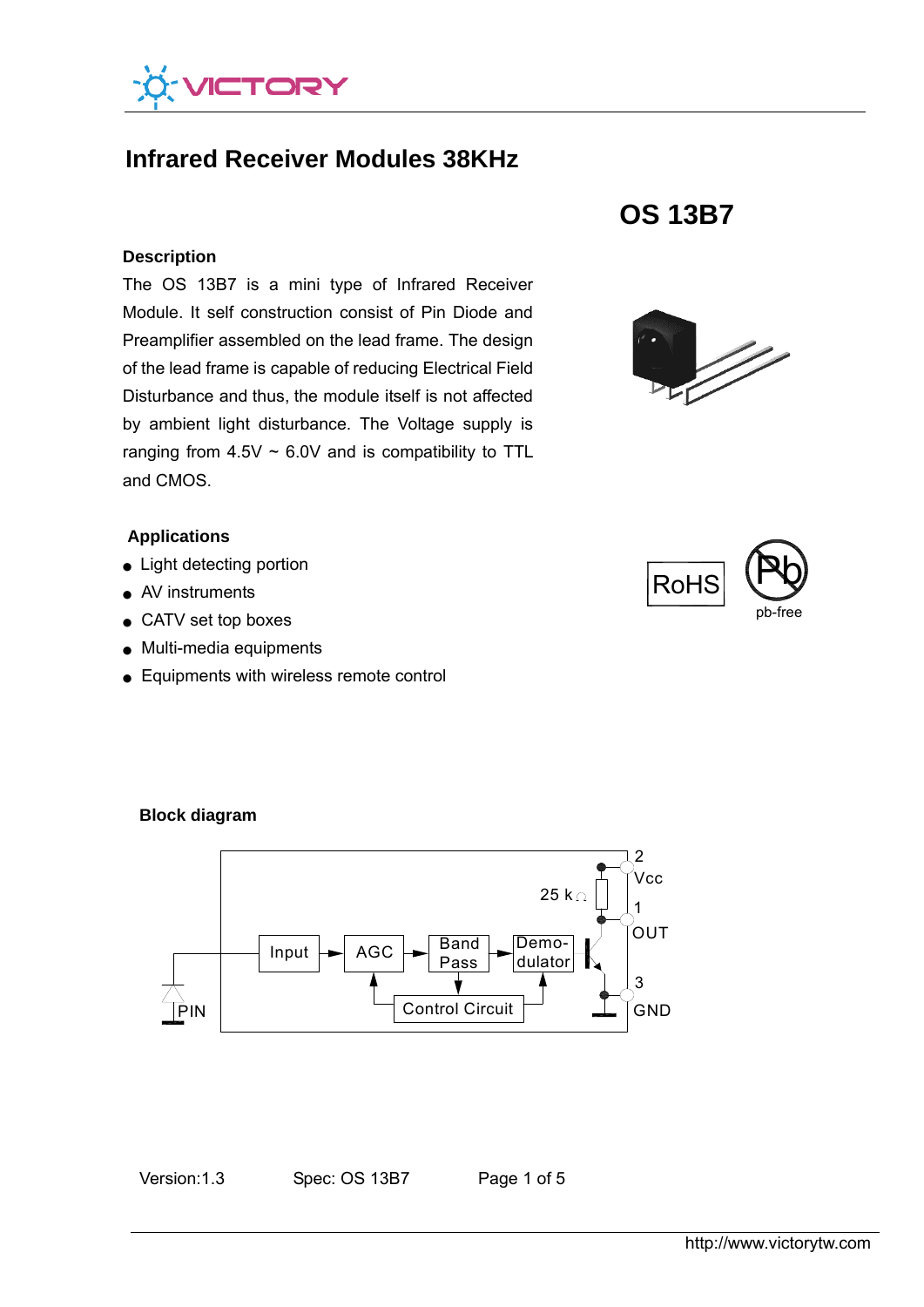

# **Application Circuit**



#### **Transmitter Wave Form**



#### **D.U.T out put Pulse**



Version: 1.3 Spec: OS 13B7 Page 2 of 5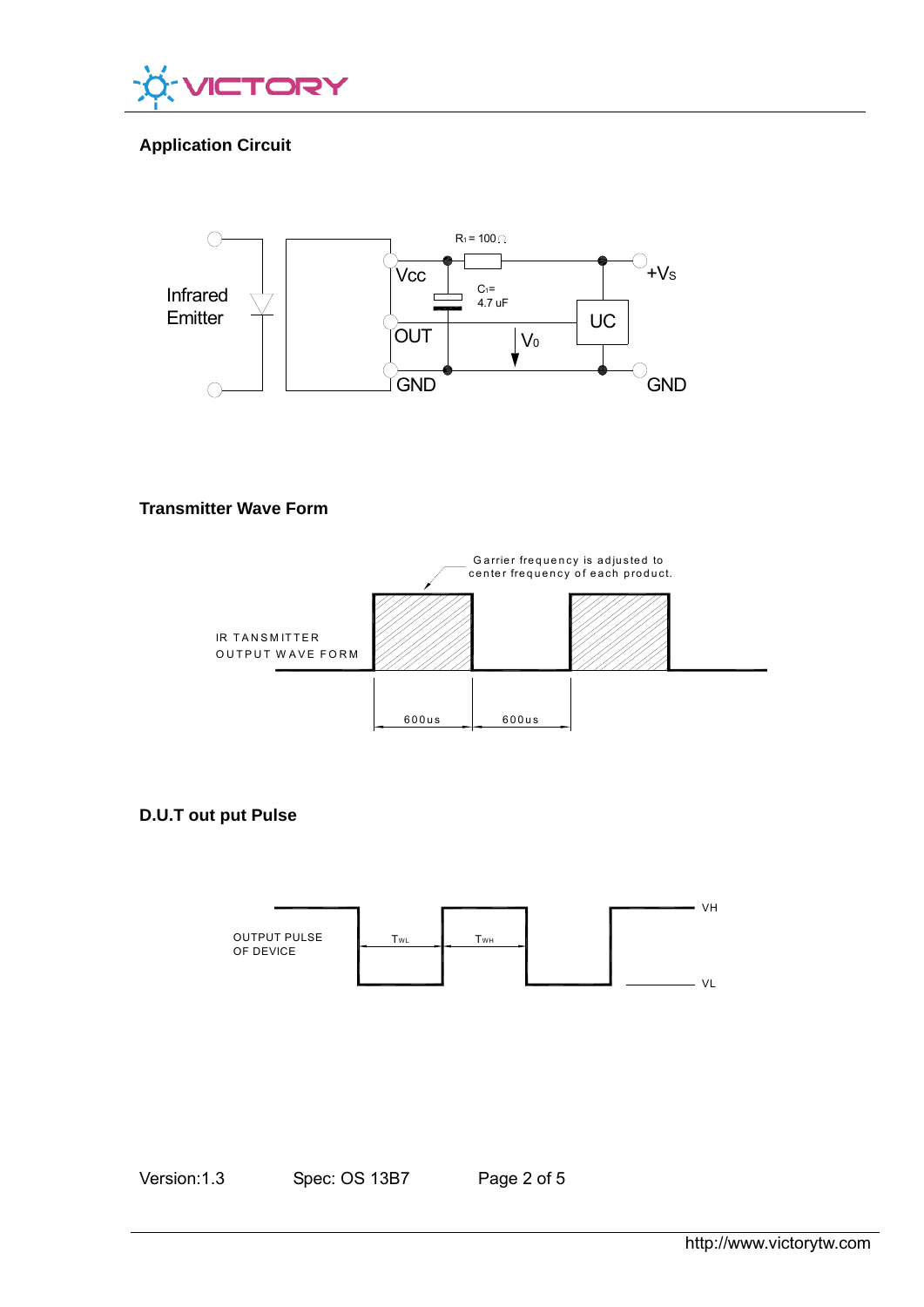

## **Package Dimension**

3  $\begin{array}{c} \hline \textbf{1} & \textbf{1} \\ \textbf{2} & \textbf{1} \\ \textbf{3} & \textbf{1} \end{array}$ 6.9 8.2 0.6  $\overset{6}{\sim}$ o $^{\circ}$ 5.5 0.5  $\overline{\phantom{a}}$  $.5$   $^{\rm \omega}$  2.5  $\circledR$ : OUT  $(2)$ : GND 5.1  $6.0^\circ$ 





### **Notes:**

- 1. All dimensions are millimeters.
- 2. Tolerance is  $\pm$  0.2mm unless otherwise specified.
- 3. Specifications are subject to change without notice.

Version: 1.3 Spec: OS 13B7 Page 3 of 5

unit: mm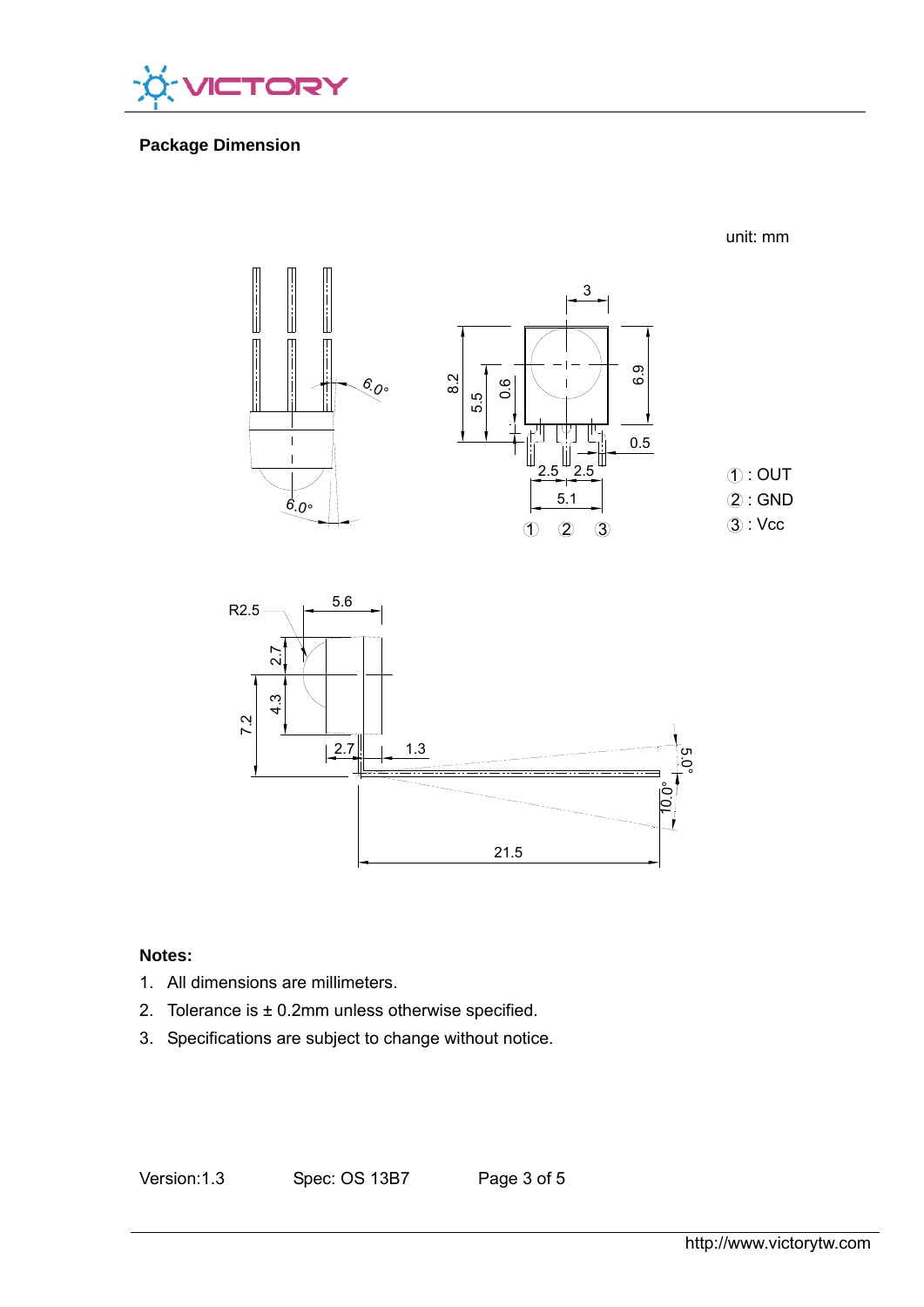

### **Absolute Maximum Ratings (Ta=25**℃**)**

| <b>Parameter</b>             | <b>Symbol</b> | Rating      | Unit     |
|------------------------------|---------------|-------------|----------|
| <b>Supply Voltage</b>        | Vcc           | $0 - 6.0$   |          |
| <b>Soldering Temperature</b> | Tsol          | 260         | $\gamma$ |
| Storage Temperature          | Tstg          | -40 - +85   | ഀ        |
| <b>Operating Temperature</b> | Topr          | $-25 - +85$ | °∩       |

Note: Please take note the Absolute Maximum Rating values. Any operation beyond the specified ratings in this table will result degradation of life-span and may cause product to fail.

| <b>Parameter</b>              | <b>Symbol</b>     | Min. | Typ. | Max. | <b>Unit</b> |
|-------------------------------|-------------------|------|------|------|-------------|
| Supply Voltage                | Vcc               | 4.5  | 5.0  | 5.5  | $\vee$      |
| Consumption Current           | Icc               |      | 1.3  | 3.0  | mA          |
| <b>B.P.F Center Frequency</b> | Fo                |      | 38   |      | <b>KHz</b>  |
| Peak Wavelength               | $\lambda_{\rm p}$ |      | 940  |      | nm          |
| <b>Reception Distance</b>     | $L_0$             | 14   |      |      | m           |
|                               | $L_{45}$          | 6    |      |      |             |
| Half Angle (Horizontal)       | $\Theta_h$        |      | 45   |      | deg         |
| Half Angle (Vertical)         | $\Theta_{v}$      |      | 45   |      | deg         |
| High Pulse Width              | $T_{\rm H}$       | 400  |      | 800  | μs          |
| Low Pulse Width               | $T_{L}$           | 400  |      | 800  | μs          |
| High Output Voltage           | $V_{H}$           | 4.5  |      |      | V           |
| Low Output Voltage            | $V_L$             |      | 0.2  | 0.5  | V           |

## **Electro-Optical Characteristics (Ta=25**℃**)**